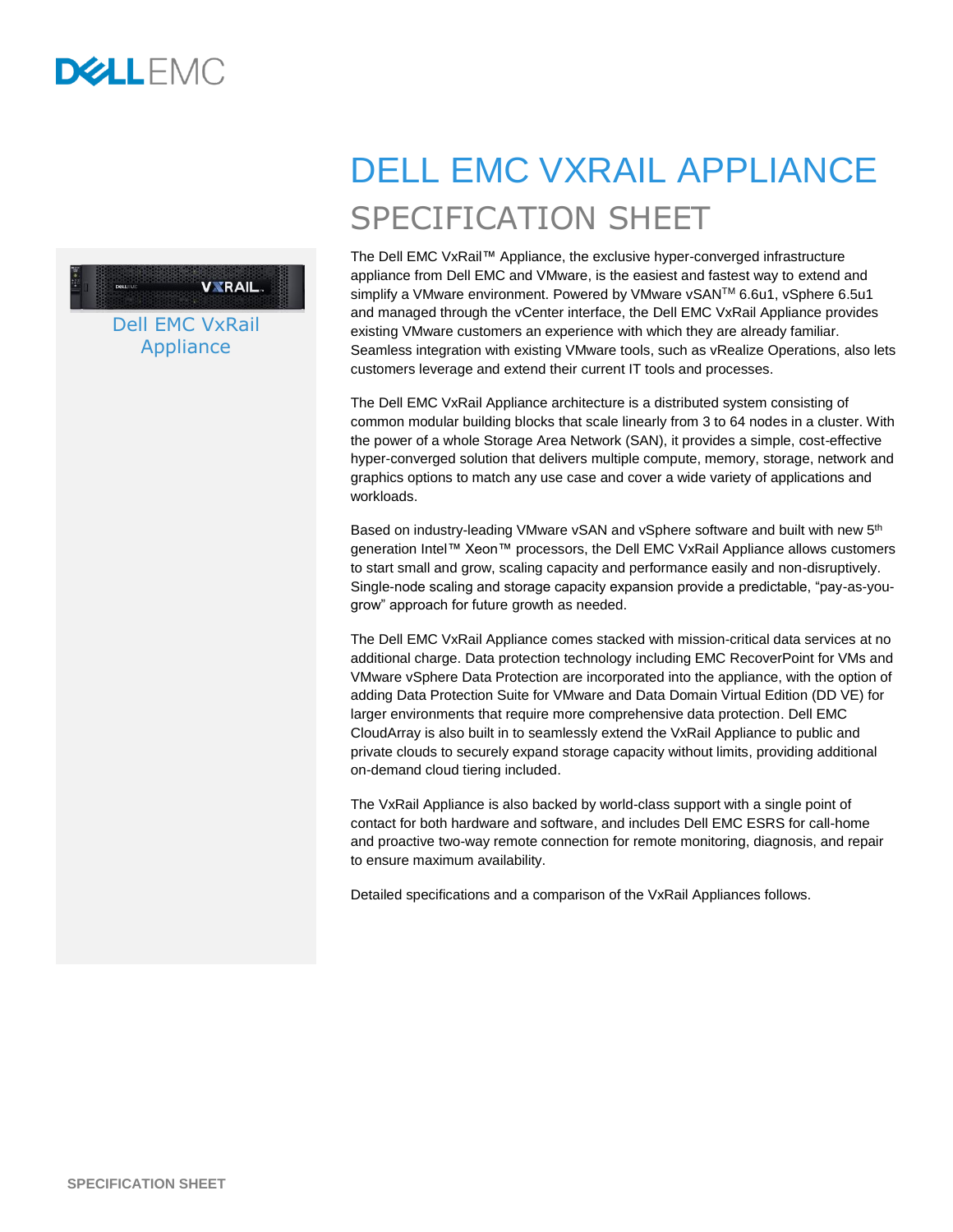## **DELL EMC VXRAIL APPLIANCE SPECIFICATIONS**

| <b>G SERIES</b> | <b>E SERIES</b> | <b>V SERIES</b> | <b>P SERIES</b> | <b>S SERIES</b> |  |
|-----------------|-----------------|-----------------|-----------------|-----------------|--|
|                 |                 |                 |                 |                 |  |

#### **Compute, storage, and memory** (per node)

| <b>Chassis</b>        | <b>2U4N</b>                                            | <b>1U1N</b>            | <b>2U1N</b>                                                                           | <b>2U1N</b>           | <b>2U1N</b>                              |
|-----------------------|--------------------------------------------------------|------------------------|---------------------------------------------------------------------------------------|-----------------------|------------------------------------------|
| <b>Processor</b>      | 5 <sup>th</sup> generation Intel™ Xeon™ E5-2600 Family |                        |                                                                                       |                       |                                          |
| <b>CPU sockets</b>    | Single or Dual                                         | Single or Dual<br>Dual |                                                                                       | Dual                  | Single or Dual                           |
| <b>CPU cores</b>      | $8 - 32$                                               | $6 - 40$               | $16 - 40$                                                                             | $8 - 44$              | $6 - 36$                                 |
| <b>CPU frequency</b>  | 1.7 GHz - 2.4 GHz                                      | $1.7$ GHz $-$ 2.6 GHz  | 2.0 GHz $-$ 3.2 GHz                                                                   | $2.0$ GHz $-$ 3.5 GHz | 1.7 GHz - 2.4 GHz                        |
| <b>RAM</b>            | 64 GB - 512GB                                          | 64 GB - 1536 GB        | 128 GB-1024 GB                                                                        | 128 GB - 1536 GB      | 64 GB - 1536 GB                          |
|                       |                                                        |                        |                                                                                       |                       |                                          |
| <b>Cache SSD</b>      | $200$ GB $-$ 800 GB                                    | 400 GB $-$ 1600 GB*    | 400 GB $-$ 1600 GB*                                                                   | 400 GB $-$ 1600 GB*   | 400 GB $-$ 1600 GB*                      |
| <b>Hybrid storage</b> | $3.6$ TB $-$ 10 TB                                     | $1.2$ TB $-$ 16 TB     | $1.2$ TB $-$ 24 TB                                                                    | $1.2$ TB $-$ 24 TB    | $4$ TB $-$ 48 TB                         |
| All-flash storage     | $3.84$ TB $-$ 19.2 TB                                  | $1.92$ TB $-$ 30.7 TB  | $1.92$ TB $-$ 46 TB                                                                   | $1.92 - 46$ TB        | Hybrid only                              |
| Drive bays            | $6 \times 2.5"$                                        | $10 \times 2.5$ "      | $16 \times 2.5$ "                                                                     | $16 \times 2.5"$      | $12 \times 3.5$ " and<br>$2 \times 2.5"$ |
| Max disk groups       |                                                        | 2                      | 4                                                                                     | 4                     | $\overline{2}$                           |
| <b>Max PCIe GPUs</b>  |                                                        |                        | Up to 2x NVIDIA<br>Tesla M10 or M60<br>or<br>Up to 2x AMD FirePro<br>S7150 or S7150X2 |                       |                                          |

\*1600 GB cache SSD only in hybrid configurations.

| Max nodes*               |    |    |    |    |    |  |
|--------------------------|----|----|----|----|----|--|
| (per cluster)            | 64 | 64 | 64 | 64 | 64 |  |
| Min nodes                |    |    |    |    |    |  |
| (per cluster)            |    |    |    |    |    |  |
| <b>Scaling increment</b> |    |    |    |    |    |  |
| (in nodes)               |    |    |    |    |    |  |

**Clustering and scaling**

\*8 nodes maximum per cluster in 1 GbE models.

#### **Networking** (per node)

| Appliance                    | 2x10 GbE RJ45 or   | 2x10 GbE RJ45 or    | 2x10 GbE RJ45 or         | 2x10 GbE RJ45 or      | 2x10 GbE RJ45 or      |
|------------------------------|--------------------|---------------------|--------------------------|-----------------------|-----------------------|
| connectivity                 | $2x10$ GbE SFP+ or | $2x10$ GbE SFP+ or  | $2x10$ GbE SFP+          | $2x10$ GbE SFP $+$    | $2x10$ GbE SFP+ or    |
|                              | 4x1 GbE RJ45*      | 4x1 GbE RJ45*       |                          |                       | 4x1 GbE RJ45*         |
| <b>Management port</b>       | 1x100 Mb RJ45 BMC  | 1x1 GbE iDRAC8      | 1x1 GbE iDRAC8           | 1x1GbE iDRAC8         | 1x1 GbE iDRAC8        |
|                              |                    | Enterprise RJ45     | Enterprise RJ45          | Enterprise RJ45       | Enterprise RJ45       |
| <b>Optional connectivity</b> |                    | Up to 6x10 GbE RJ45 | Up to 6x10 GbE RJ45      | Up to 6x10 GbE RJ45   | Up to 6x10 GbE RJ45   |
| (Max additional ports**)     |                    | or                  | or                       | or                    | or                    |
|                              |                    | Up to 6x10 GbE SFP+ | Up to $6x10$ GbE SFP $+$ | Up to $6x10$ GbE SFP+ | Up to $6x10$ GbE SFP+ |

\*4x1GbE RJ45 only on single CPU nodes.

\*\*Must match the appliance base port type